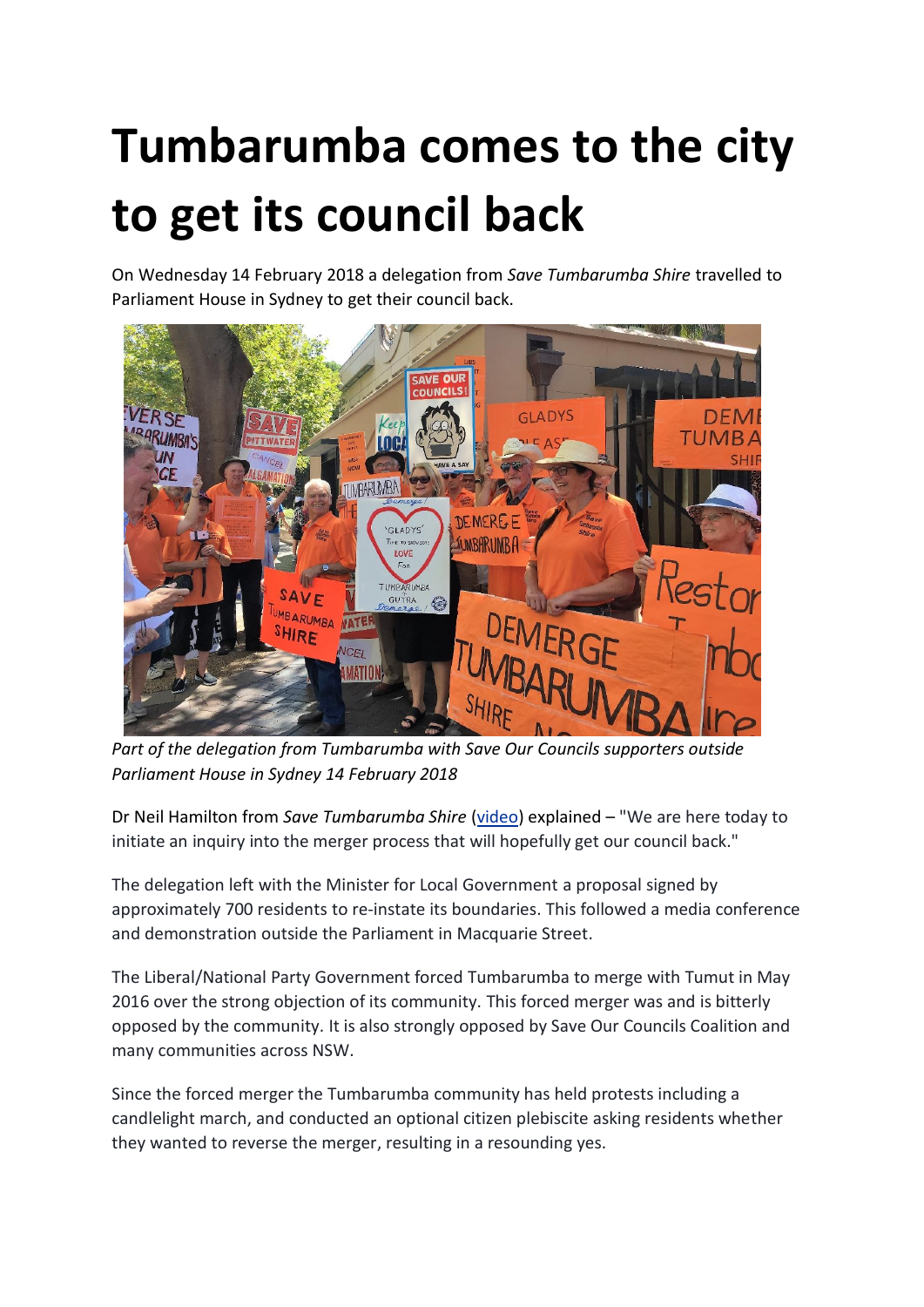A number of speakers addressed delegates, community and the media.



*Peter Primrose Labor Shadow Minister for Local Government, Dr Neil Hamilton Save Tumbarumba Shire and Robert Brown Shooters, Fishers & Farmers Party all spoke in support of Tumbarumba.*

Will Tuck from Save Our Councils [\(video\)](https://www.facebook.com/saveourcouncils/videos/2006460119676547/) put it this way – "Tumbarumba should never have been merged. Its council was the second best 'fit for the future' council in NSW and was not recommended for merger by the delegate after an inquiry. The Baird/Berejiklian Government simply went ahead and merged Tumbarumba anyway."

There is no doubt that this was and is a disgraceful and unforgiveable act.

Brian Wilkinson *Save Tumbarumba Shire* [\(video\)](https://www.facebook.com/saveourcouncils/videos/2006433963012496/) revealed that "Gladys Berejiklian told me that she genuinely felt Tumbarumba had received a raw deal in this amalgamation process."

One might ask of the Premier – what are you going to do about it? Let it remain a festering sore all the way to the next election?

David Shoebridge from *The Greens* [\(video\)](https://www.facebook.com/saveourcouncils/videos/2006526336336592/) said – "We are here today in solidarity with the people of Tumbarumba and from shires and councils around the State who are demanding they get their councils back. If Gladys Berejiklian thinks that the issues of forced council mergers are going away, she is going to have a hell of a fright in 12 months' time when she is told she will be out of office if she hasn't give them their councils back."

"What happens in local communities should be a decision for local people. Labor's policy is that if communities choose to demerge, that is a decision for them and they should be allowed to demerge" – the commitment from Peter Primrose Labor Shadow Minister for Local Government [\(video\)](https://www.facebook.com/saveourcouncils/videos/2006547529667806/)